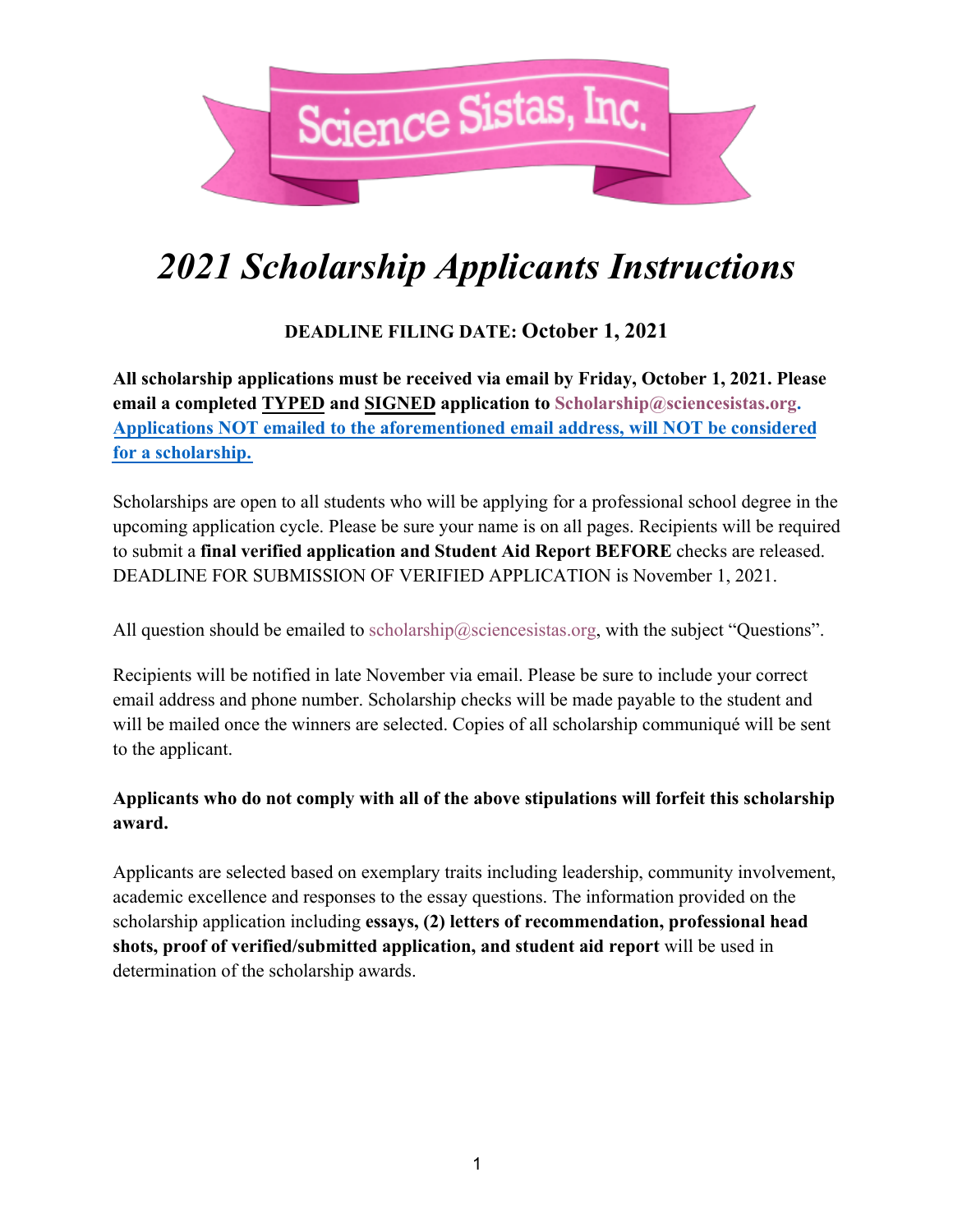| Science Sistas, Inc.                  |  |
|---------------------------------------|--|
|                                       |  |
|                                       |  |
|                                       |  |
| Saianga Sistes Sahalambin Annliastian |  |

Science Sistas Scholarship Application

Applicant Personal Information

| Name:                                                                                                 |        |  |  |  |
|-------------------------------------------------------------------------------------------------------|--------|--|--|--|
|                                                                                                       | Phone: |  |  |  |
|                                                                                                       |        |  |  |  |
|                                                                                                       |        |  |  |  |
|                                                                                                       |        |  |  |  |
| If recent graduate, where did you attend College/University:                                          |        |  |  |  |
|                                                                                                       |        |  |  |  |
|                                                                                                       |        |  |  |  |
| Current Major(s): Current Major(s):                                                                   |        |  |  |  |
| Current Classification: Freshman Sophomore Junior Senior Graduate Student                             |        |  |  |  |
| Program Type Applying for: Semester of Desired Enrollment:                                            |        |  |  |  |
| Do you identify as a BIPOC (Black, Indigenous, Person of Color) woman? <u>U</u> Yes<br>N <sub>o</sub> |        |  |  |  |
| Are you a first generation student? Ves                                                               | No     |  |  |  |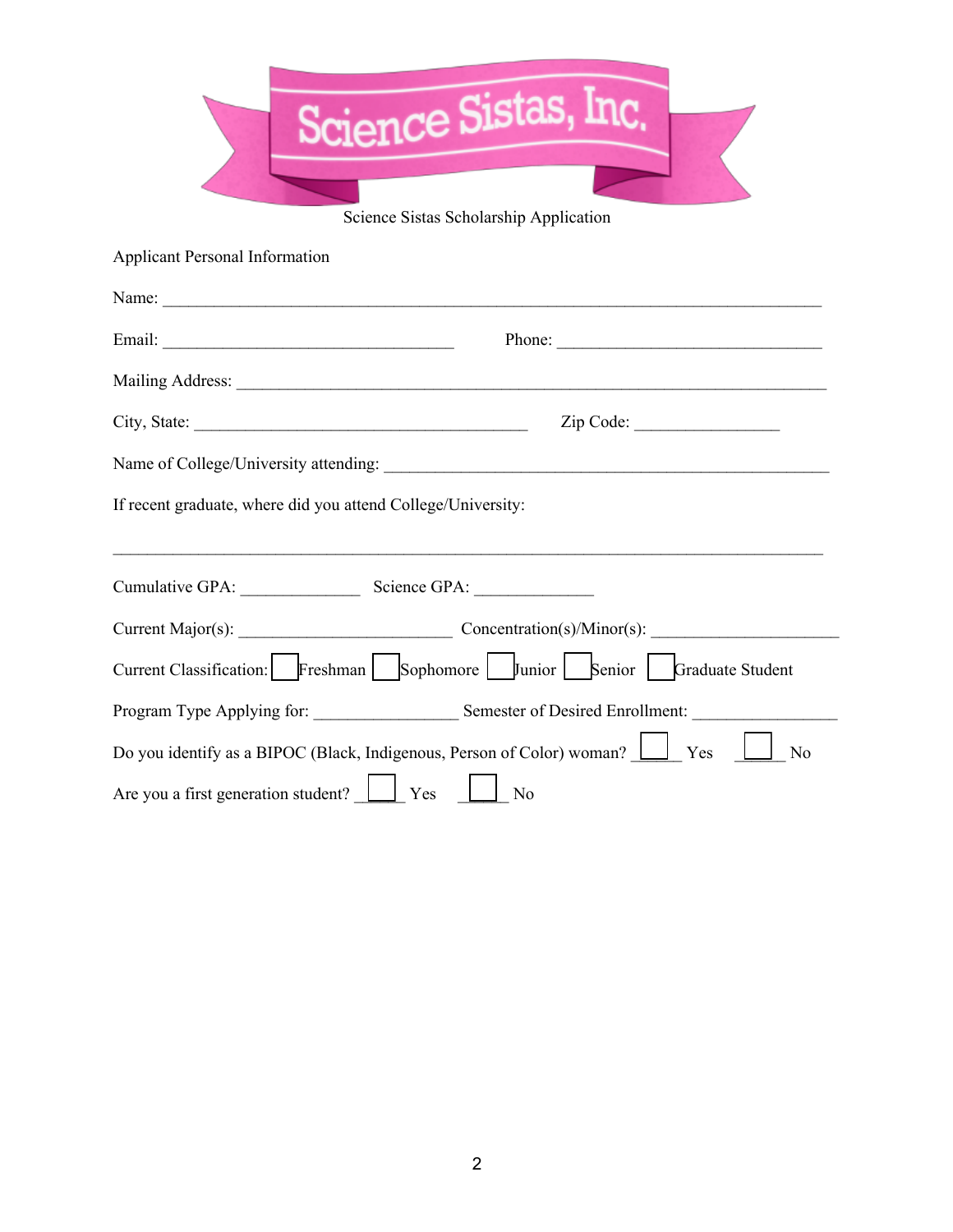

If more space is needed to respond to the following questions, insert additional pages.

1. List the secondary school from which you graduated and all higher education institutions attended. Include summer, study-abroad, exchange, and graduate programs.

| School   |                    | Location                                                                                                                                                                                                                                                          |         | Dates Attended                                                                                    |
|----------|--------------------|-------------------------------------------------------------------------------------------------------------------------------------------------------------------------------------------------------------------------------------------------------------------|---------|---------------------------------------------------------------------------------------------------|
|          |                    |                                                                                                                                                                                                                                                                   |         |                                                                                                   |
|          |                    |                                                                                                                                                                                                                                                                   |         |                                                                                                   |
| 2.       |                    | List college activities (student government, sports, publications, school-sponsored community<br>service programs, student-faculty committees, arts, music, etc.). List in descending order of<br>significance. You will have space for eight college activities. |         |                                                                                                   |
| Activity |                    | Dates Involved                                                                                                                                                                                                                                                    |         | Offices Held (if any)                                                                             |
|          |                    |                                                                                                                                                                                                                                                                   |         |                                                                                                   |
|          |                    |                                                                                                                                                                                                                                                                   |         |                                                                                                   |
| 3.       |                    |                                                                                                                                                                                                                                                                   |         | List public service and community activities (homeless services, environmental protection, etc.). |
|          | space to list six. | Do not repeat items listed previously. List in descending order of significance. You will have                                                                                                                                                                    |         |                                                                                                   |
| Activity |                    | Role                                                                                                                                                                                                                                                              | Date(s) | # of weeks active                                                                                 |
|          |                    |                                                                                                                                                                                                                                                                   |         |                                                                                                   |
|          |                    |                                                                                                                                                                                                                                                                   |         |                                                                                                   |
|          |                    |                                                                                                                                                                                                                                                                   |         |                                                                                                   |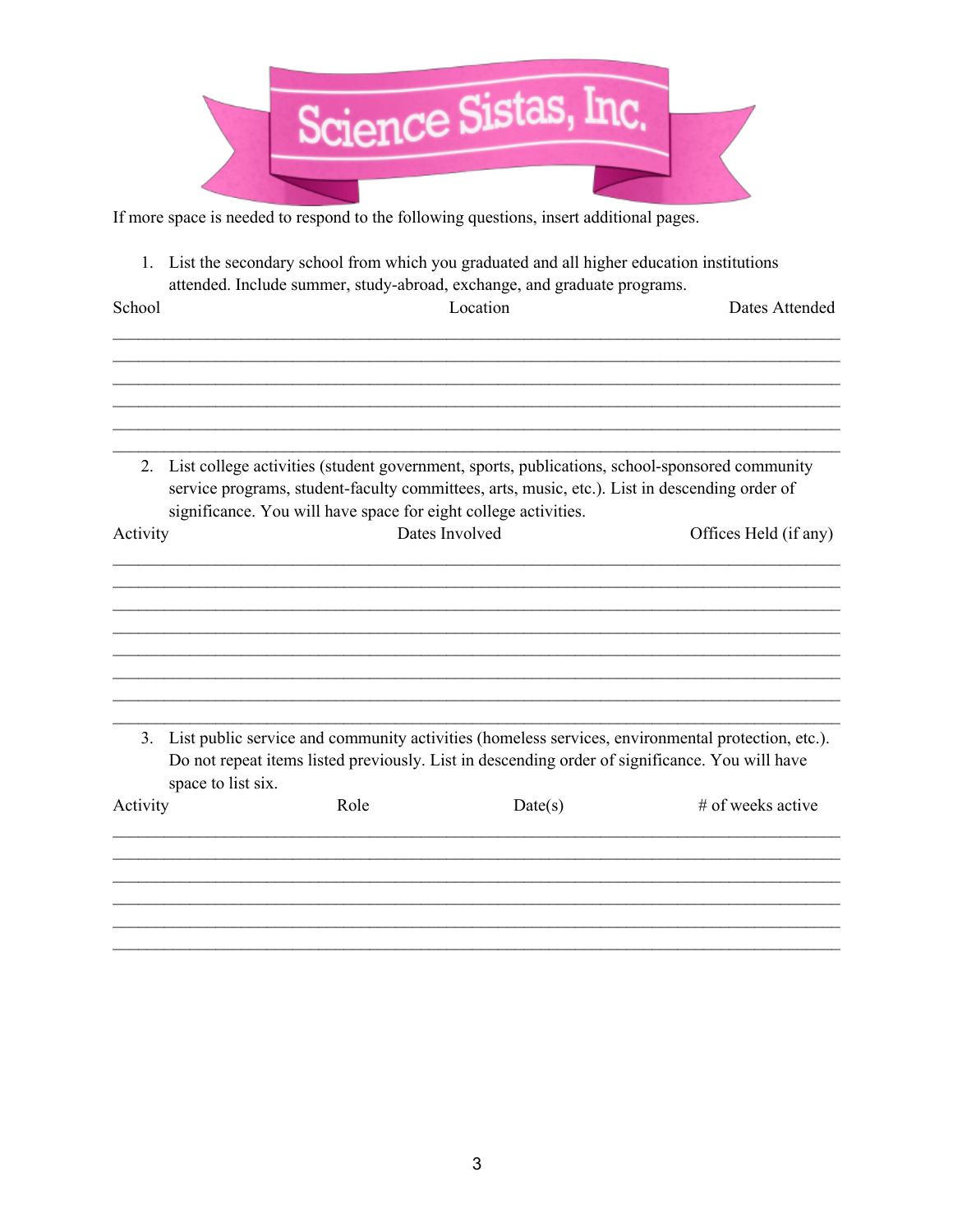

4. List awards, scholarships, publications or special recognitions you have received. List in descending order of significance.